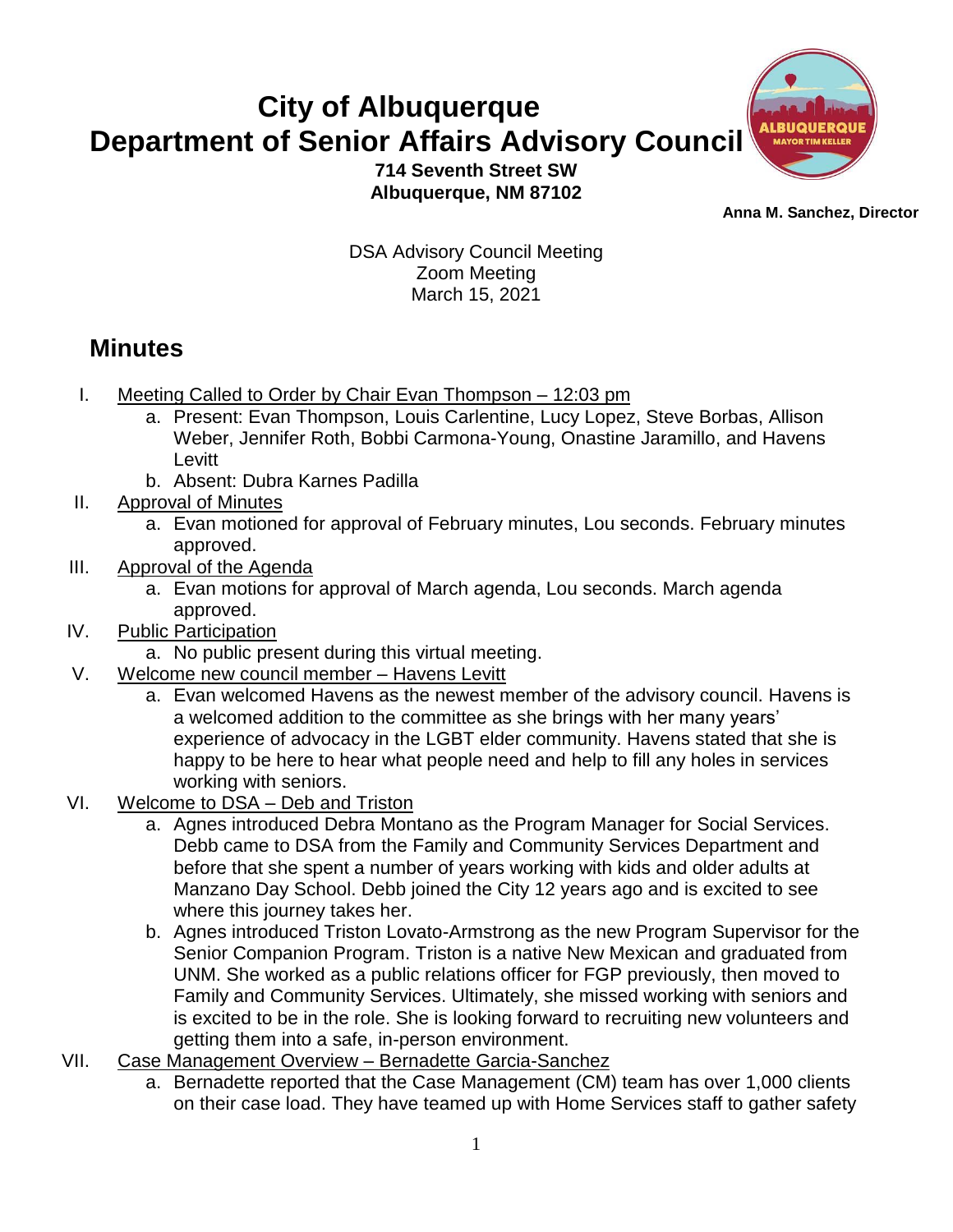equipment and PPE in preparation for conducting in home visits with their clients. She reported that there are normally six Case Managers and they are working to fill one vacancy. Also, CM has made approximately 1,500 outreach calls to folks to get them registered to receive the COVID-19 vaccine.

b. Bernadette went over the case management assessment process for the council. Information and Referral Specialists take calls from the public and identify the needs of the caller. Once CM receives the referral, there is a 3-day turnaround time to get a CM assigned to the client. A complete assessment of all services is done. The CM will then conduct a 2-week follow-up, a 3-month follow-up, and then will reassess with the client in 6 months for ongoing services.

Havens asked where the best place is for a senior who just recently lost their partner to call and they aren't sure where to go from here? Bernadette responded that the information and assistance line is the best place to start, they have a tremendous amount of community resources and can point them in the right direction. She also mentioned that the Quick Guide to Senior Services is a great reference tool for folks to access. Jenifer will send all council members a digital copy for reference.

Onastine asked who she could call to advocate for Silver Alert situations to make them equal with Amber Alert notifications? Agnes offered to reach out to Onastine separately, and provide some insight.

## VIII. Administrative Reports

- a. Recreation Division- Nikki Peone
	- a. Nikki reported that her team has served the most meals per day recently at close to 1,800 out of the five grab and go lunch sites. They are having to work center activities around the lunch operation. She reported that there were 150 reservations made in week 1 and 250 reservations made in week 2. It has been exciting to engage with the public again and they are taking all safety measures to ensure folks are social distancing, wearing masks, completing their wellness checks, and the most vital is sanitizing between each reservation.
	- b. Nikki reported that the Multigenerational Centers are still only functioning within the youth parameters, and that could change with the announcement of schools reopening.

Evan asked how has it been navigating the opening of centers for small activities and what are you learning from the public? Nikki responded that they have received great feedback and they are constantly evaluating what's working and how they could make it better. Right now, the biggest challenge has been staffing around lunch service.

- b. Nutrition/Transportation Division- Tim Martinez
	- a. Tim reported that CASA Kitchen is fluctuating between 1,600 -1,800 meals per day. His team continues to brainstorm their recovery plan and anticipate what hurdles and speed bumps they might encounter as things start to progress.

Steve asked if they are driving folks who have had their shots? Anna responded that one of the departments major priorities is working with the Department of Health to get folks registered to receive the vaccine. Since we are a public facility, we will not require that they have their vaccine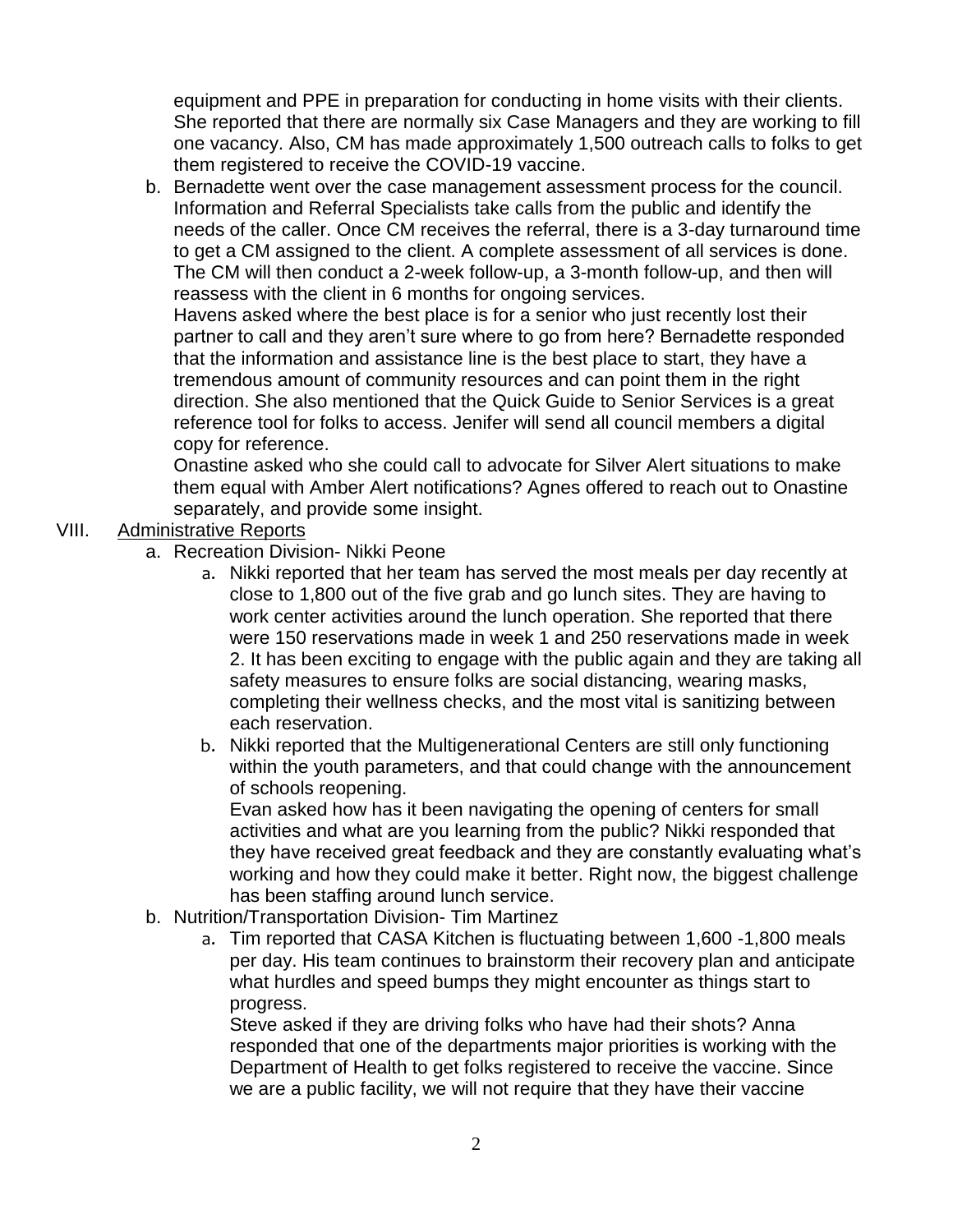before we offer them services or allow them in the facilities. DSA will continue to require masks and follow all safety protocols.

- c. Social Services Division- Agnes Vallejos
	- a. Agnes reported that the Americorp Senior programs have been working to get their grant applications submitted. She also announced a new Assistant Maintenance Supervisor Eddie Cisneros started and it could not have come soon enough as they will be transitioning to in-home visits and services beginning April 1<sup>st</sup>. Staff is excited to see how to prioritize and get back into homes.
- d. Associate Director Deb Brinkley
	- a. Deb reported that she has been working with the Emergency Operations Center (EOC) on getting folks registered with the DOH to get them scheduled at vaccination sites.
- e. Director Anna Sanchez
	- a. Anna welcomed Commissioner Barboa to the meeting and thanked her for appointing Havens, she will be a great addition to the council and is looking forward to the experience Havens brings with her.
	- b. Anna reported that it has officially been a year since the department closed its doors on March 17, 2020. At that time, nutrition services ramped up quickly and the department navigated which services still needed to be a priority. Now, as they move forward with the recovery plan, they will be leaning on the committee to help make decisions as they begin expanding services once again.
	- c. Anna announced that the department will be posting the Deputy Director position in the next few weeks as well as the Strategic Planning Manager. Jenifer will send those postings if you can think of anyone who might be interested. She also announced that the department is losing its Marketing Specialist and is exciting for new energy to join the team. If you know of anyone, please let them know to apply.
	- d. Anna reported that the City is applying for the Bloomberg grant and the department will be conducting interviews with seniors to evaluate some of the technology barriers that older adults face. The pandemic shed light on just how important access to technology is for all ages and this grant could help bridge that gap.
	- e. Lastly, Anna reported that she is working on a year in COVID report which will help us look back and assess what the department has done in the year since the pandemic hit, what's going to be the new normal, and how it can move forward to recover.

## IX. Council Member Reports

- a. Havens reported that she is leaving her position at SAGE, but wanted to shed some light on what they are working on to help out seniors who are isolated. They are also working on bridging the technology gap by providing seniors with cell phones. The program is called Friendly Voice and they can be reached at [info@sage.org](mailto:info@sage.org) for more information.
- b. Jennifer would like to commend the I&A line for being a lifeline for her in providing resources she needed for her mother. They kept her calm and were knowledgeable.